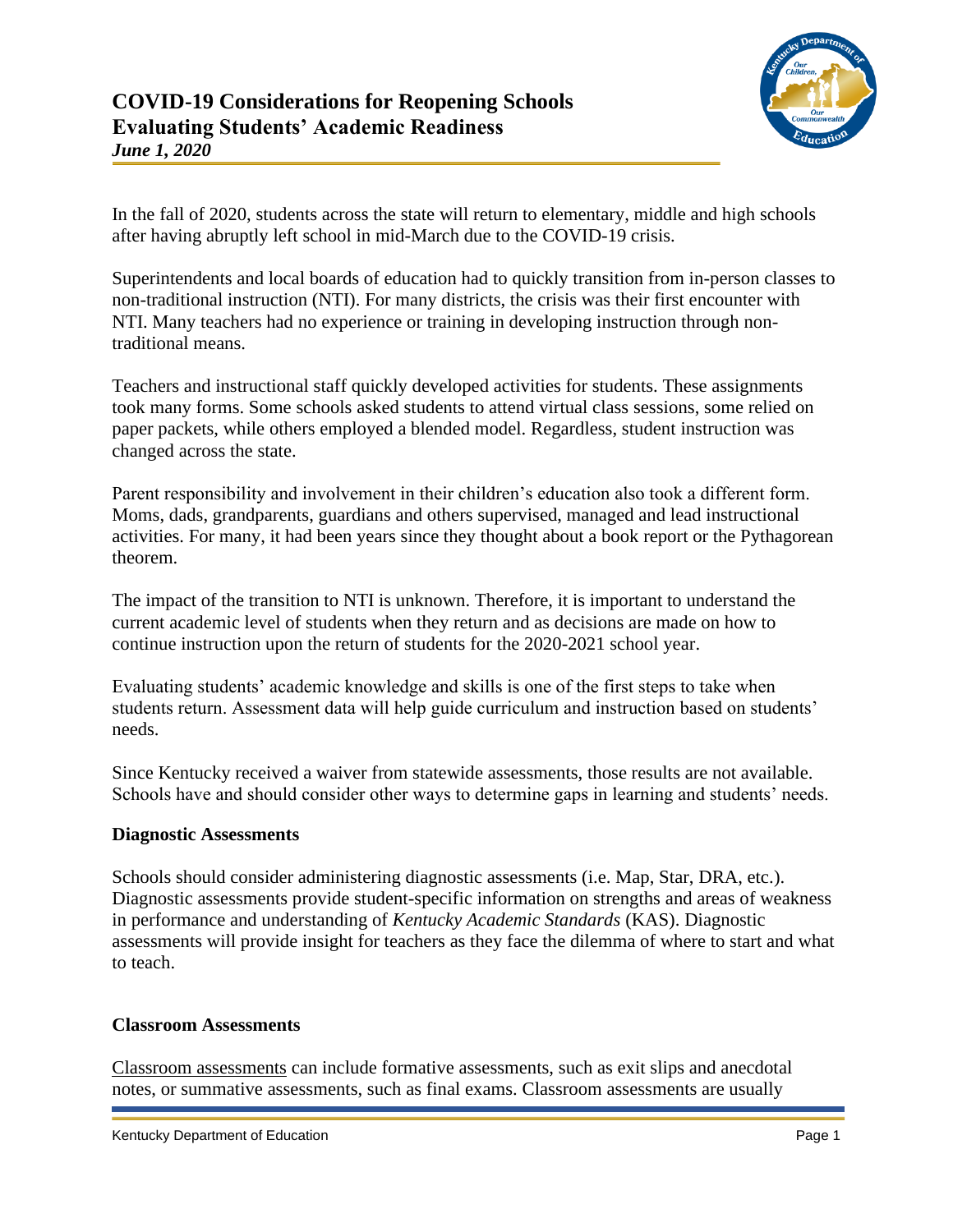

developed by the classroom teacher, individually or as part of a [professional learning](https://education.ky.gov/school/stratclsgap/Pages/plc.aspx)  [community.](https://education.ky.gov/school/stratclsgap/Pages/plc.aspx) One benefit of classroom assessments is that they can be customized to collect very specific information, personalized for their students.

## **Interim Assessments**

Like diagnostic assessments, [interim assessments](https://www.nciea.org/blog/formative-assessment/interim-assessment-didnt-you-mean-formative-assessment) provide student-specific information. Interim assessments are often created by the local district or schools and administered at given intervals throughout the year. When given school- or district-wide, results can be used to compare and track the progress of entire classes or schools.

#### **Formative Assessments**

[Formative assessment,](https://ccsso.org/sites/default/files/2018-06/Revising%20the%20Definition%20of%20Formative%20Assessment.pdf) as defined by the Council of Chief State School Officers (CCSSO), is "a planned, ongoing process used by all students and teachers during learning and teaching to elicit and use evidence of student learning to improve student understanding of intended disciplinary learning outcomes and support students to become self-directed learners."

#### **Administration Options: Be Creative**

When and how assessments are administered also should be considered. The return of students to school in fall 2020 may be different from the opening of other school years. Tests may be administered at a variety of times and in a variety of ways.

In order to make data-informed decisions, administration of assessments should be completed quickly upon the return of students. The Center for Assessment recommends that education leaders [keep our focus on supporting deeper learning.](https://www.nciea.org/blog/school-disruption/remote-learning-provides-opportunity-rethink-assessment-and-learning) Leaders should not be bound to stringent technical requirements.

#### In-Person Administration

When school restarts in the fall, students could return to their classrooms on staggered schedules or regular schedules with precautions. In-person assessments can be planned accordingly.

#### Virtual Administration

Students who have internet at home may take assessments that may be supervised. Through Google Meet or Microsoft Teams applications, teachers can observe students as they take assessments. Another possibility is teachers using polls, surveys or the chat areas of their virtual meeting rooms to gauge student understanding.